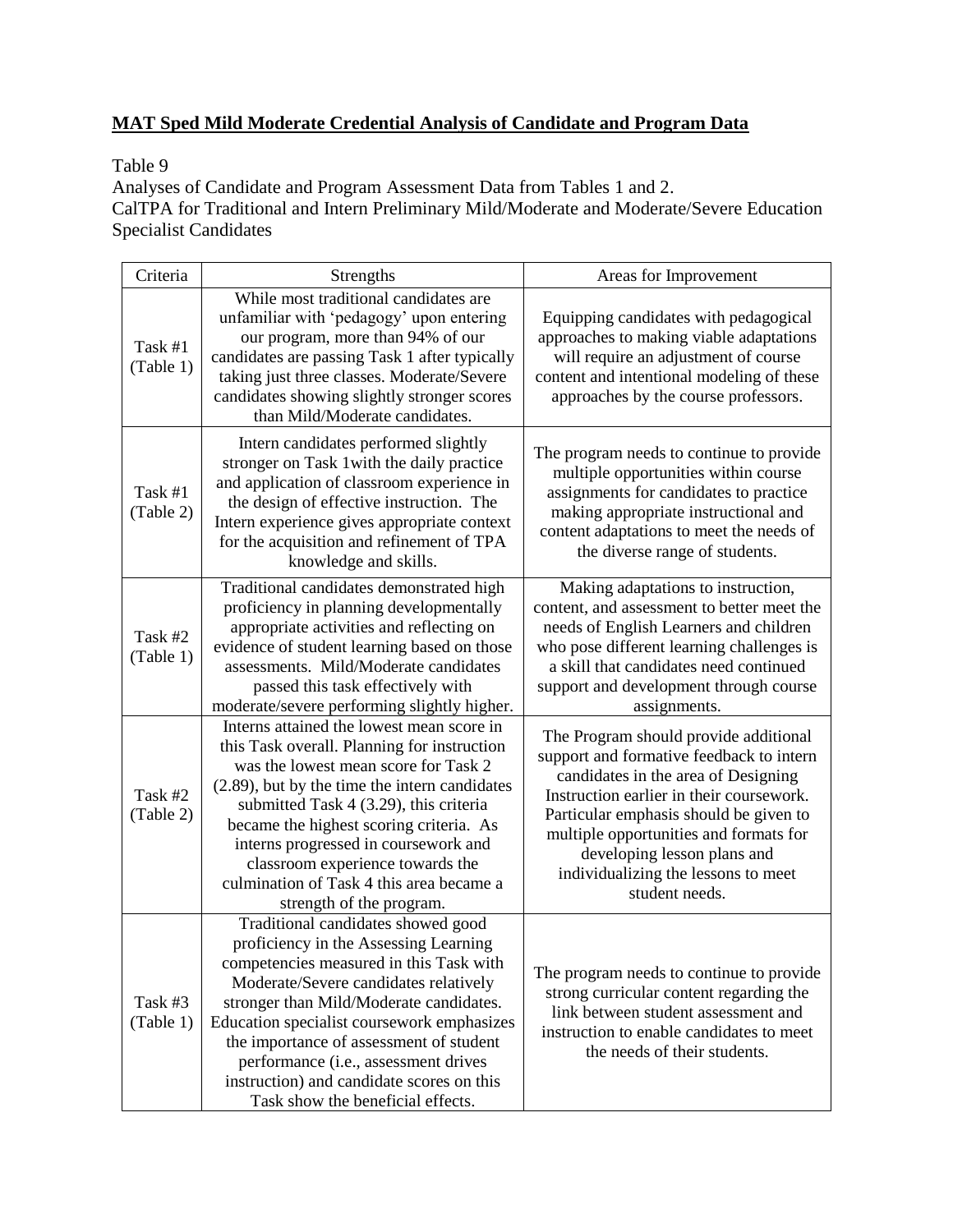| Task #3<br>(Table 2) | Interns performed as well as traditional<br>candidates on this Task with<br>Moderate/Severe candidates showing a<br>relatively stronger performance. Again, the<br>strong emphasis on assessment guiding the<br>instructional process within the candidates'<br>program supports their competency in this<br>area.                                   | The program needs continued emphasis<br>on the value and usefulness of assessment<br>in making instructional decisions.<br>Consideration should be given to<br>increasing the variety of opportunities to<br>work with assessment measures for<br>candidates.                                                                 |
|----------------------|------------------------------------------------------------------------------------------------------------------------------------------------------------------------------------------------------------------------------------------------------------------------------------------------------------------------------------------------------|-------------------------------------------------------------------------------------------------------------------------------------------------------------------------------------------------------------------------------------------------------------------------------------------------------------------------------|
| Task #4<br>(Table 1) | Traditional candidates performed between<br>the 96% to 100% level on Task 4.<br>Mild/Moderate candidates showed a steady<br>increase across all four Tasks in mean<br>scores. Skills in lesson design, planning for<br>instruction, assessment, and implementation<br>of lessons clearly increased as candidates<br>moved from one Task to the next. | The previous 2009 Biennial Report and<br>this current report show the value of<br>education specialists participating in the<br>TPA process. The process of identifying<br>each course as either a TPA submittal<br>course or a TPA support course should be<br>continued as a means of ensuring<br>competency in candidates. |
| Task #4<br>(Table 2) | Intern candidates performed strongly across<br>all four Tasks and showed their highest<br>mean scores through Task 4. Mild/Moderate<br>and Moderate/Severe candidates gave<br>matched performances on this Task. Video<br>data from this Task supports the<br>competency levels of interns with<br>challenging student behaviors.                    | The previous 2009 Biennial Report and<br>this current report show the value of<br>education specialists participating in the<br>TPA process. The process of identifying<br>each course as either a TPA submittal<br>course or a TPA support course should be<br>continued as a means of ensuring<br>competency in candidates. |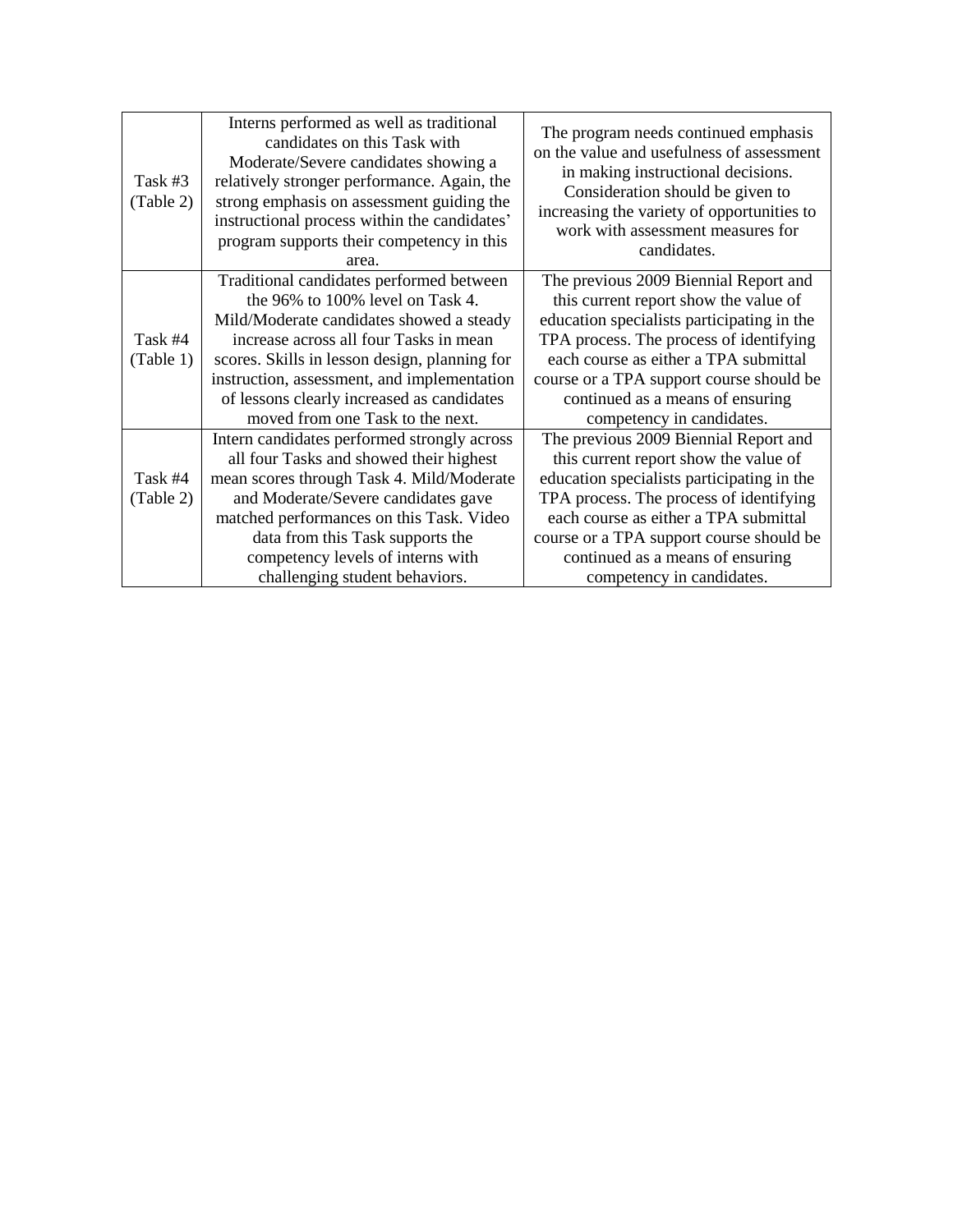### Table 10

Analyses of Candidate and Program Assessment Data from Tables 3 and 4. Signature Assignments for Traditional and Intern Preliminary Mild/Moderate and Moderate/Severe Education Specialist Candidates

| <b>Course Content</b>                                                                                                                                                                                                                                                                                                                                                                                                               | Strengths                                                                                                                                                                                                                                                                | Areas for Improvement                                                                                                                                                                                                                                                                                                        |
|-------------------------------------------------------------------------------------------------------------------------------------------------------------------------------------------------------------------------------------------------------------------------------------------------------------------------------------------------------------------------------------------------------------------------------------|--------------------------------------------------------------------------------------------------------------------------------------------------------------------------------------------------------------------------------------------------------------------------|------------------------------------------------------------------------------------------------------------------------------------------------------------------------------------------------------------------------------------------------------------------------------------------------------------------------------|
| EDU 504/600 (Tables 3 & 4)<br>Knowledge of research-based<br>theories and principles of human<br>learning and development;<br>Knowledge about how these<br>theories affect classroom<br>practice.                                                                                                                                                                                                                                   | Mild/Moderate candidates<br>showed strong proficiency in this<br>course with high mean scores<br>ranging between 95% - 98%.<br>Interns scored relatively higher<br>than traditional candidates.                                                                          | Recommend continuation of<br>activities and assignments in this<br>course that support candidate<br>development of how learning<br>theories affect and resonate with<br>their beliefs.                                                                                                                                       |
| EDU 520/610 (Tables 3 & 4)<br>Data collection through<br>anecdotal observation and<br>student conferences; Data<br>collection to determine student<br>ELD abilities; Data collection<br>through administration of<br>literacy assessment instruments;<br>Setting goals for student growth<br>and reflection on student<br>strengths.                                                                                                | A high percentage of<br>Mild/Moderate (93-94%)<br>candidates demonstrated<br>proficiency in this course.<br>Traditional candidates performed<br>slightly better than Interns in this<br>area.                                                                            | Recommend adding literacy<br>assignments in EDU 651<br>(Mild/Moderate Methods)<br>courses to strengthen candidate<br>competencies.                                                                                                                                                                                           |
| EDU 621/650 (Tables 3 & 4)<br>Knowledge and skills in the<br>screening, referral, assessment<br>and placement procedures<br>necessary to identify and qualify<br>students with mild/moderate<br>disabilities for Special Education<br>services and supports; Analysis<br>of assessment data, Planning<br>instruction, and Supporting<br>individual student learning.                                                                | Mild/Moderate and<br>Moderate/Severe candidates<br>demonstrated a 90-94 % passage<br>rate. Traditional candidates and<br>interns performed similarly. The<br>median scores were high overall<br>and hovered between 3.8 and 4.0<br>across all candidates.                | Recommend continued emphasis<br>on the value and usefulness of<br>assessment in making<br>instructional decisions.<br>Consideration should be given to<br>increasing the variety of<br>opportunities to work with<br>formal and formative assessment<br>measures. Recommend<br>continuation of this signature<br>assignment. |
| EDU 632/652 (Tables 3 & 4)<br>Knowledge in the principles of<br>effective collaborative and<br>multi-disciplinary teaming with<br>an intentional focus on best<br>practices for inclusive education;<br>Planning<br>for supports and services;<br>Actively working with<br>professional learning<br>communities, service providers,<br>and students for progress<br>monitoring while supporting the<br>Transition services process. | Between 89% - 91% of all<br>Mild/Moderate and<br>Moderate/Severe candidates<br>demonstrated proficiency. No<br>significant differences between<br>traditional candidates and interns.<br>Mean scores ranged from $3.56 -$<br>3.64 showing good grasp of<br>competencies. | Since consultation and<br>collaboration are critical aspects<br>of the function of an education<br>specialist in schools today the<br>signature assignment in this<br>course is an essential one.<br>Recommend continuation of this<br>signature assignment.                                                                 |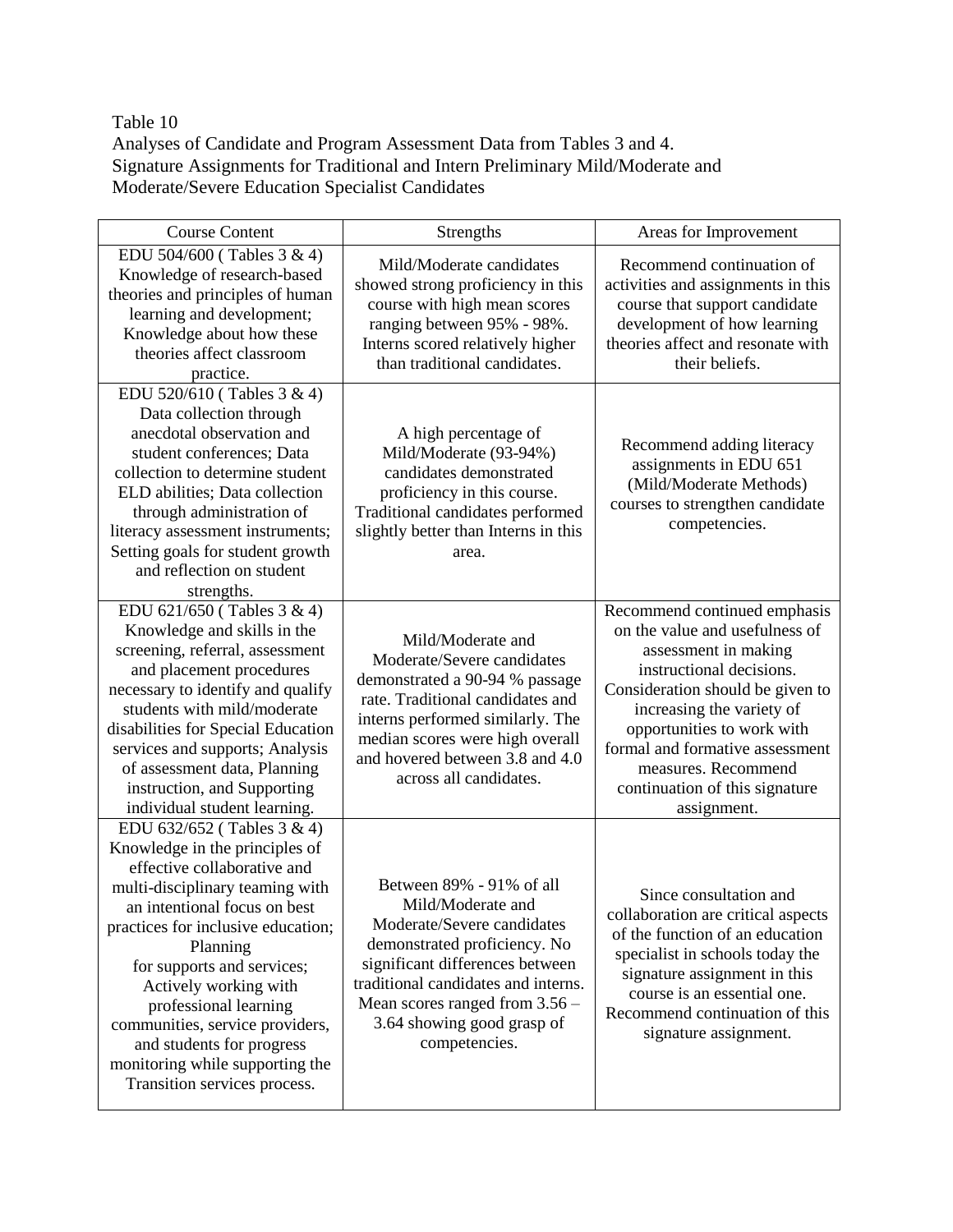Table 11

Analyses of Candidate and Program Assessment Data from Tables 5 and 6. Disposition Assessments for Traditional and Intern Preliminary Mild/Moderate and Moderate/Severe Education Specialist Candidates

| <b>Disposition Themes</b>                                                                | Strengths                                                                                                                                                                                                                                                                                                           | Areas for Improvement                                                                                                                                                                                                                                |
|------------------------------------------------------------------------------------------|---------------------------------------------------------------------------------------------------------------------------------------------------------------------------------------------------------------------------------------------------------------------------------------------------------------------|------------------------------------------------------------------------------------------------------------------------------------------------------------------------------------------------------------------------------------------------------|
| Dignity & Honor<br>Honesty & Integrity                                                   | Traditional Mild/Moderate and<br>Moderate/Severe candidates<br>showed strong affinity for these<br>dispositions with mean scores<br>ranging from $3.61 - 3.92$ . Intern<br>Moderate/Severe candidates<br>rated themselves relatively<br>lower than the others with a<br>median score of 3.61 in Dignity<br>& Honor. | Continued program emphasis on<br>dispositions is recommended. Intern<br>Moderate/Severe candidates would<br>benefit from support in valuing the<br>work they do with students with<br>Moderate/Severe needs in the areas<br>of Dignity and Honor.    |
| Caring, Patience, and Respect<br>Spirit of Collaboration,<br>Flexibility & Humility      | <b>Intern Moderate/Severe</b><br>candidates rated themselves in<br>Spirit of Collaboration,<br>Flexibility, and Humility with a<br>relatively low mean score of<br>3.47. Traditional<br>Mild/Moderate and<br>Moderate/Severe candidates<br>showed mean scores ranging<br>from 3.56 to 3.88.                         | Continued program emphasis on<br>dispositions is recommended. Intern<br>Moderate/Severe candidates would<br>benefit from support in the<br>development of dispositions of<br>Collaboration, Flexibility, and<br>Humility.                            |
| Harmony in the Learning<br>Community<br>Self-Awareness/Calling                           | <b>Intern Moderate/Severe</b><br>candidates rated themselves<br>strongly (4.0) related to Self-<br>Awareness/Calling. Traditional<br>and Intern candidates in<br>Mild/Moderate/Severe showed<br>a mean score range of 3.48 –<br>3.81 in Harmony in the<br>Learning Community.                                       | Continued program emphasis on<br>dispositions is recommended.<br><b>Traditional and Intern</b><br>Mild/Moderate/Severe candidates<br>would benefit from support in the<br>development of the disposition of<br>Harmony in the Learning<br>Community. |
| Perseverance with Challenge<br>Diligence in Work Habits &<br>Responsibility for Learning | Intern Moderate/Severe<br>candidates showed a relatively<br>low mean score<br>$(3.64)$ in both Perseverance &<br>Diligence. Traditional<br>Mild/Moderate/Severe<br>candidate showed a wide range<br>of median scores from 3.33-4.0.                                                                                 | Continued program emphasis on<br>dispositions is recommended. Since<br>these dispositions showed the<br>widest range of mean scores,<br>candidates would benefit from<br>greater program support in these<br>two areas.                              |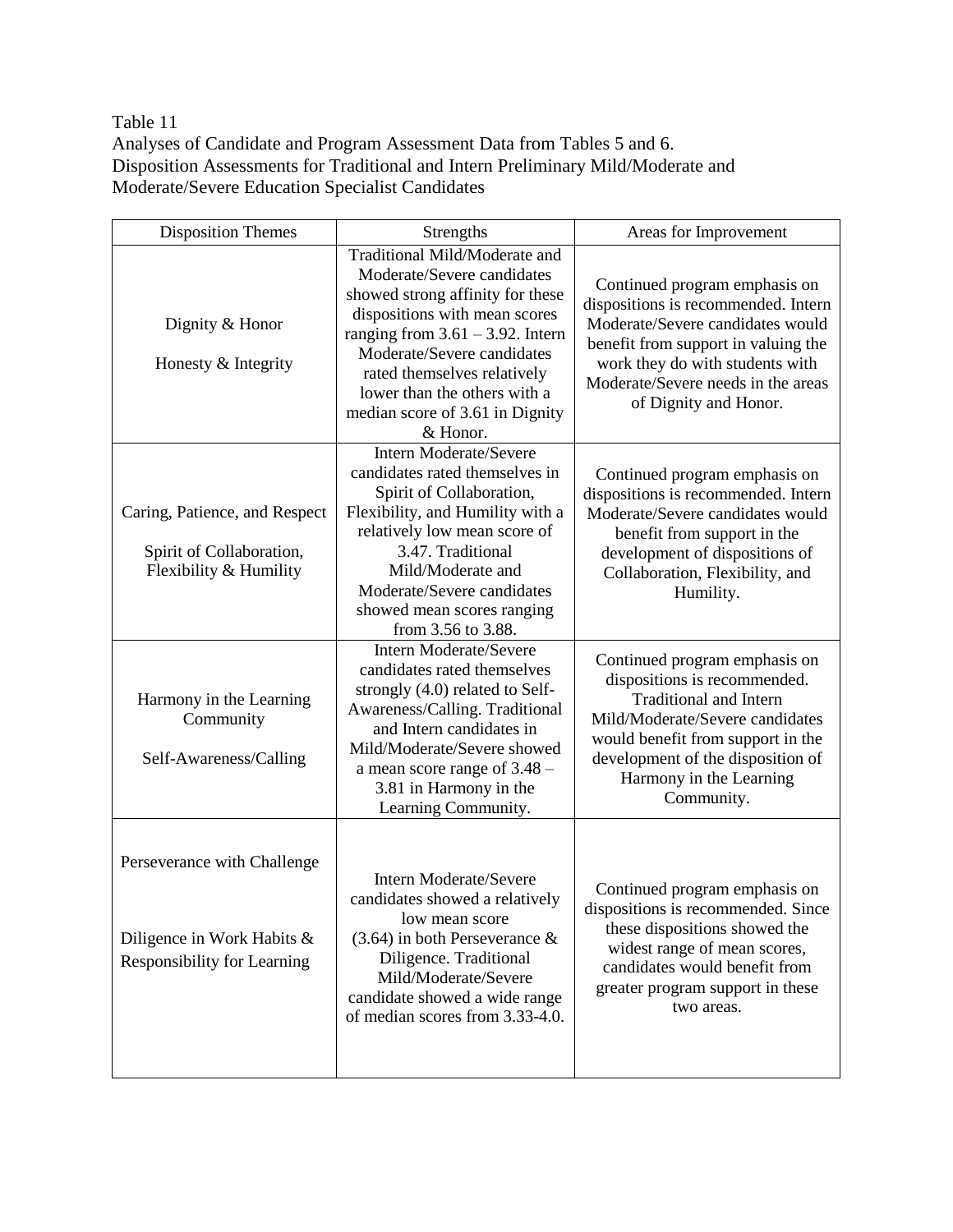Table 12

Analyses of Candidate and Program Assessment Data from Tables 7 and 8. Follow Up / Exit Survey Assessments for Traditional and Intern Preliminary Mild/Moderate and Moderate/Severe Education Specialist Candidates

| <b>Exit Survey Themes</b> | Strengths                                                                                                                                                                                                                                                                                                                                                                                                                                                                                                        | Areas for Improvement                                                                                                                                                                                      |
|---------------------------|------------------------------------------------------------------------------------------------------------------------------------------------------------------------------------------------------------------------------------------------------------------------------------------------------------------------------------------------------------------------------------------------------------------------------------------------------------------------------------------------------------------|------------------------------------------------------------------------------------------------------------------------------------------------------------------------------------------------------------|
| Equip                     | Overall, Intern Moderate/Severe<br>candidates rated themselves highly<br>in formal preparation for teaching<br>with scores of 100% in 5 of the 7<br>subcategories. Relatively low<br>scores hovering in the 40%-60%<br>range in most subcategories were<br>seen in both Traditional<br>Moderate/Severe and Intern<br>Mild/Moderate candidates.                                                                                                                                                                   | Candidates need more support in<br>classroom management,<br>communicating with parents, and<br>adaptations for students with EL<br>needs.                                                                  |
| Transform                 | All Intern candidates in<br>Mild/Moderate/Severe showed a<br>pattern of low ratings for<br>classroom skills with EL strategies<br>(50% marked a 3 or 4 rating). Also<br>among all Mild/Moderate/Severe<br>candidates there was a consistent<br>pattern of lower ratings for the<br>TPA Support subcategory (11%-<br>25%). The strongest favorable<br>responses for all candidates were<br>directed towards the subcategory<br>of Effective Instruction for Special<br>Needs with a range between (75%-<br>100%). | Candidates need more support with<br>specific EL instructional strategies<br>as well as support in the completion<br>of the TPA.                                                                           |
| Empower                   | Intern Mild/Moderate candidates<br>showed a wide spread of ratings<br>$(i.e., 1-66\%; 2-11\%; 3-11\%; 4-$<br>11%) across all four score points<br>in the subcategories of<br>Professional Attributes and<br>Teaching as a Calling. Greater<br>satisfaction was seen among Intern<br>Moderate/Severe and all<br>Traditional Mild/Moderate/Severe<br>candidates as evidenced by the<br>preponderance of 1 and 2 scores<br>(98%)                                                                                    | Interns may need more support in<br>the development of professional<br>attributes particularly since they are<br>functioning as a professional while<br>still developing their professional<br>repertoire. |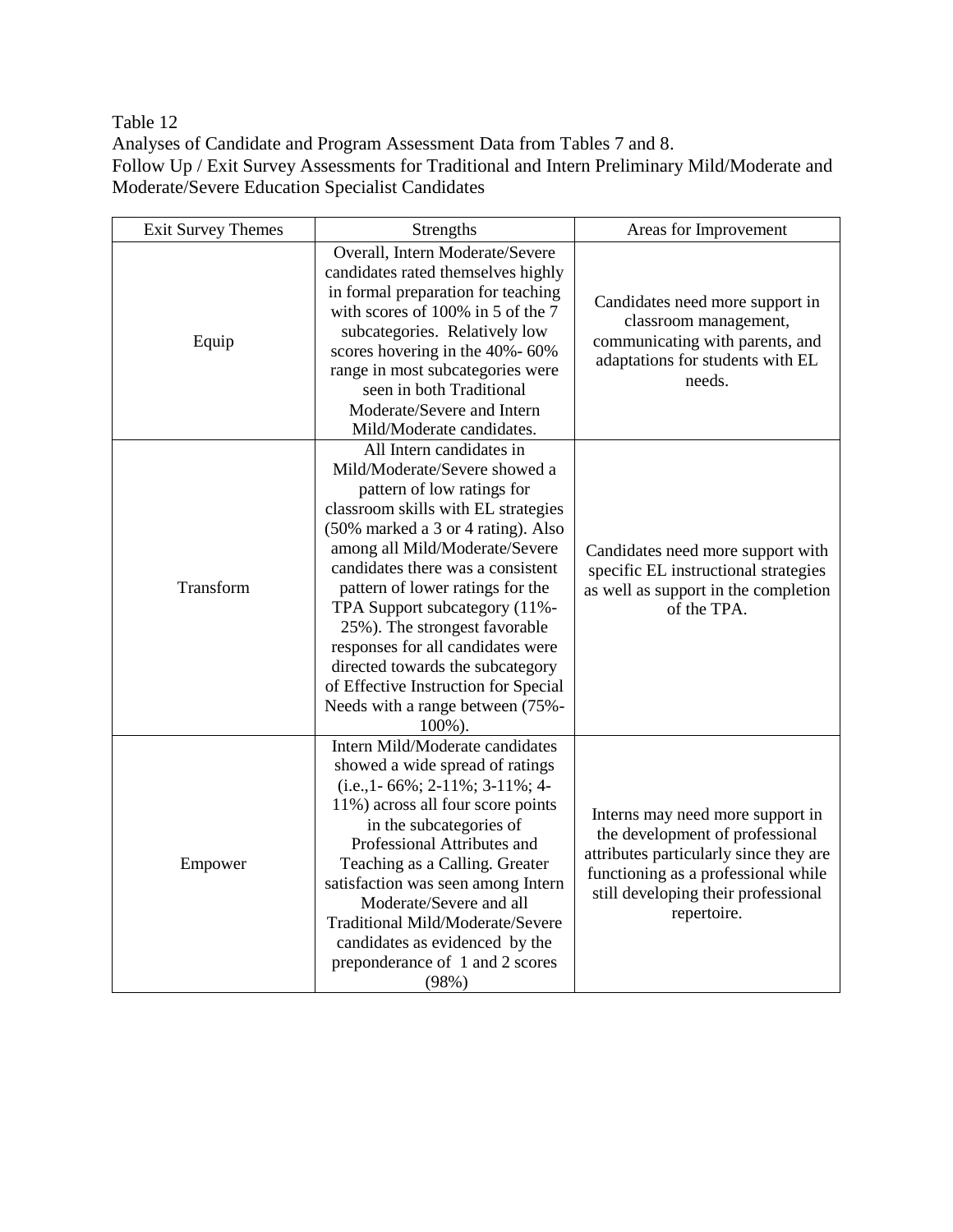## **Use of Results**

#### **Master of Arts in Teaching: Education Specialist Mild Moderate Preliminary Credential**

# **Use of Assessment Results to Improve Candidate and Program Performance**

| Proposed Program Changes |                          |                                                                                                                                                                                                                                                                                                                                                                                                                                                                                                                                                                                                                                                                                                                                                                                                                                                                                                                                                                                                                                                                                                                                                                                                                                                                                                                                                                                                                                                                                         |
|--------------------------|--------------------------|-----------------------------------------------------------------------------------------------------------------------------------------------------------------------------------------------------------------------------------------------------------------------------------------------------------------------------------------------------------------------------------------------------------------------------------------------------------------------------------------------------------------------------------------------------------------------------------------------------------------------------------------------------------------------------------------------------------------------------------------------------------------------------------------------------------------------------------------------------------------------------------------------------------------------------------------------------------------------------------------------------------------------------------------------------------------------------------------------------------------------------------------------------------------------------------------------------------------------------------------------------------------------------------------------------------------------------------------------------------------------------------------------------------------------------------------------------------------------------------------|
|                          | Data                     | Summary                                                                                                                                                                                                                                                                                                                                                                                                                                                                                                                                                                                                                                                                                                                                                                                                                                                                                                                                                                                                                                                                                                                                                                                                                                                                                                                                                                                                                                                                                 |
| Candidate<br>Competence  | TPA 1,2,3,<br>and 4      | All tasks were passed at a relatively high rate, between 94% and<br>100% passage rate. Education Specialist candidates' overall mean<br>scores are very consistent over the course of Tasks 1-4, indicating<br>that candidate skill and knowledge remains strong as the rigor of the<br>performance tasks increase. This is also a finding that can be<br>considered a strength of the program.<br>It is interesting to note that in the 2009 Biennial Report, when the<br>baseline for Education Specialist performance was established,<br>scores across all four tasks were strong. Comparing the 2009 data<br>to the current data yields a fuller picture of a more predictable level<br>of performance. Candidate performance has remained strong among<br>both Traditional and Intern Mild/Moderate/Severe candidates with<br>the TPA across all regional centers. The range of passing scores is<br>high and provides useful information about the quality of<br>preparation provided by the SOE. No significant difference was<br>apparent among the four regional centers.<br>The Exit Survey results point to a candidate need for more support<br>in the preparation and completion of TPAs.<br>More intentional work on the TPAs embedded in coursework would<br>assist candidates in their preparation for TPAs. The Special<br>Education Program Director and TPA coordinator will continue<br>regular monitoring of each candidate's progress throughout the<br>program. |
|                          | Signature<br>Assignments | Candidates performed strongly on the signature assignments.<br>Recommendation to be considered are as follows:<br>EDU 600 - Recommend continuation of activities and assignments<br>in this course that support candidate development of how learning<br>theories affect and resonate with their beliefs.<br>EDU 610 - Recommend adding literacy assignments in EDU 651<br>(Mild/Moderate Methods) and EDU 654 (Moderate/Severe<br>Methods) courses to strengthen candidate competencies.<br>EDU 650- Recommend continued emphasis on the value and<br>usefulness of assessment in making instructional decisions.<br>Consideration should be given to increasing the variety of<br>opportunities to work with formal and formative assessment                                                                                                                                                                                                                                                                                                                                                                                                                                                                                                                                                                                                                                                                                                                                          |